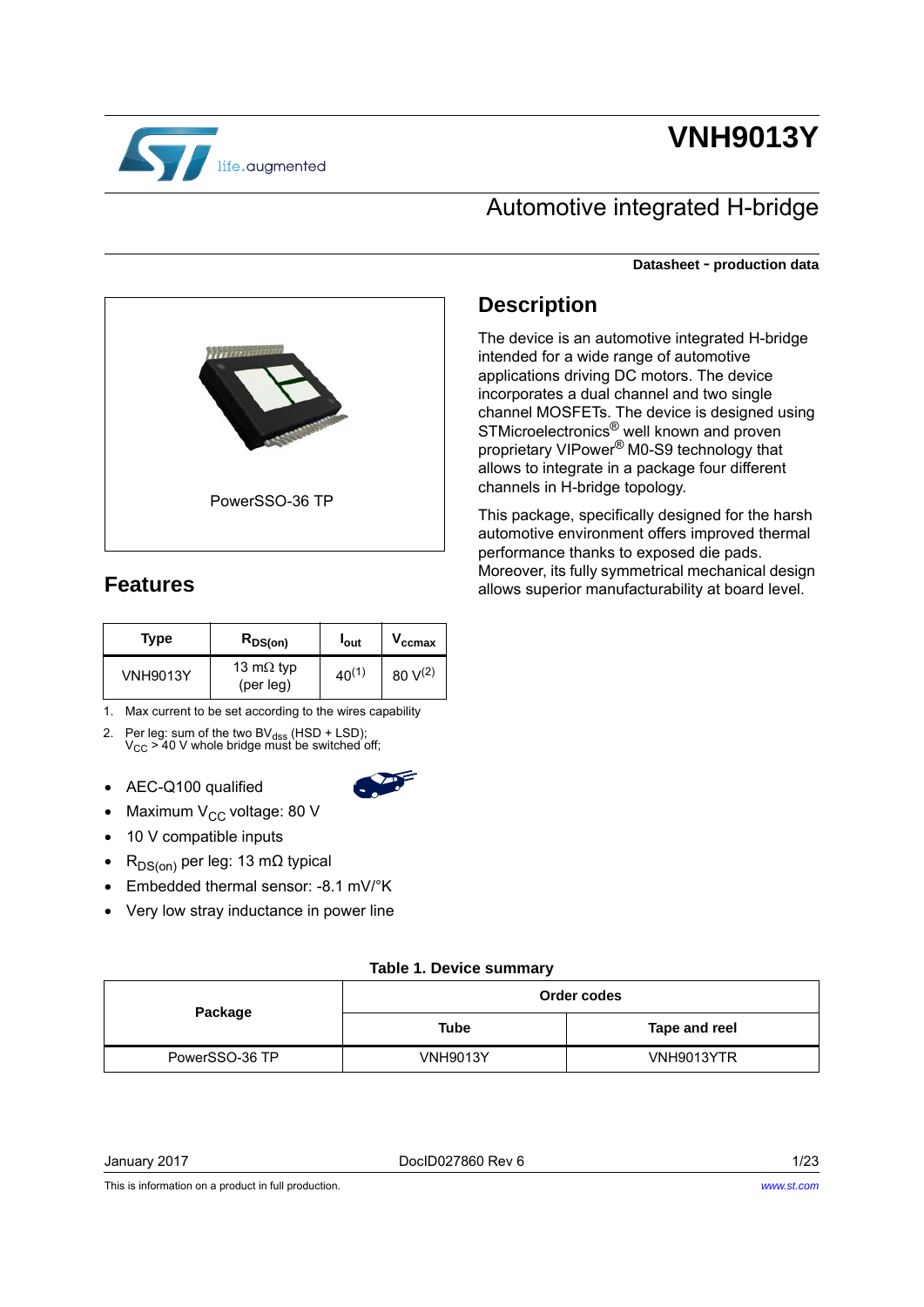## **Contents**

| 1              |     |       |                                                                          |
|----------------|-----|-------|--------------------------------------------------------------------------|
| $\overline{2}$ |     |       |                                                                          |
|                | 2.1 |       |                                                                          |
|                | 2.2 |       |                                                                          |
| 3              |     |       |                                                                          |
|                | 3.1 |       |                                                                          |
|                |     | 3.1.1 | Thermal calculation in clockwise and anti-clockwise operation in steady- |
|                |     | 3.1.2 | Thermal resistance definitions (values according to the PCB heatsink     |
|                |     | 3.1.3 |                                                                          |
|                |     | 3.1.4 | Single pulse thermal impedance definitions (values according to the PCB  |
| 4              |     |       |                                                                          |
|                | 4.1 |       |                                                                          |
|                | 4.2 |       |                                                                          |
|                | 4.3 |       |                                                                          |
| 5              |     |       |                                                                          |

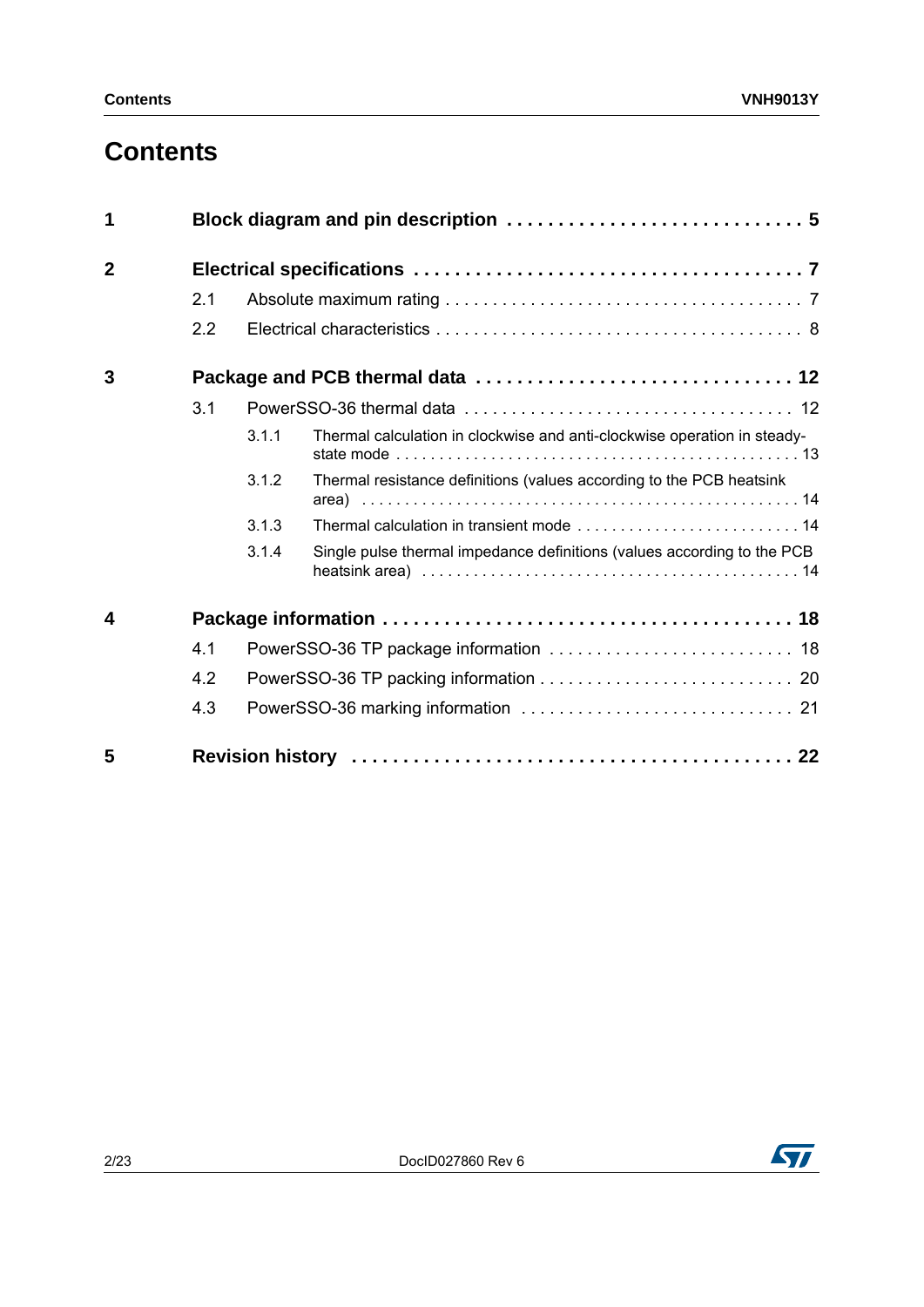## **List of tables**

| Table 1.  |                                                                                       |  |
|-----------|---------------------------------------------------------------------------------------|--|
| Table 2.  |                                                                                       |  |
| Table 3.  |                                                                                       |  |
| Table 4.  |                                                                                       |  |
| Table 5.  |                                                                                       |  |
| Table 6.  |                                                                                       |  |
| Table 7.  |                                                                                       |  |
| Table 8.  |                                                                                       |  |
| Table 9.  |                                                                                       |  |
| Table 10. |                                                                                       |  |
| Table 11. |                                                                                       |  |
| Table 12. |                                                                                       |  |
| Table 13. |                                                                                       |  |
| Table 14. | Thermal calculation in clockwise and anti-clockwise operation in steady-state mode 13 |  |
| Table 15. |                                                                                       |  |
| Table 16. |                                                                                       |  |
| Table 17. |                                                                                       |  |
|           |                                                                                       |  |

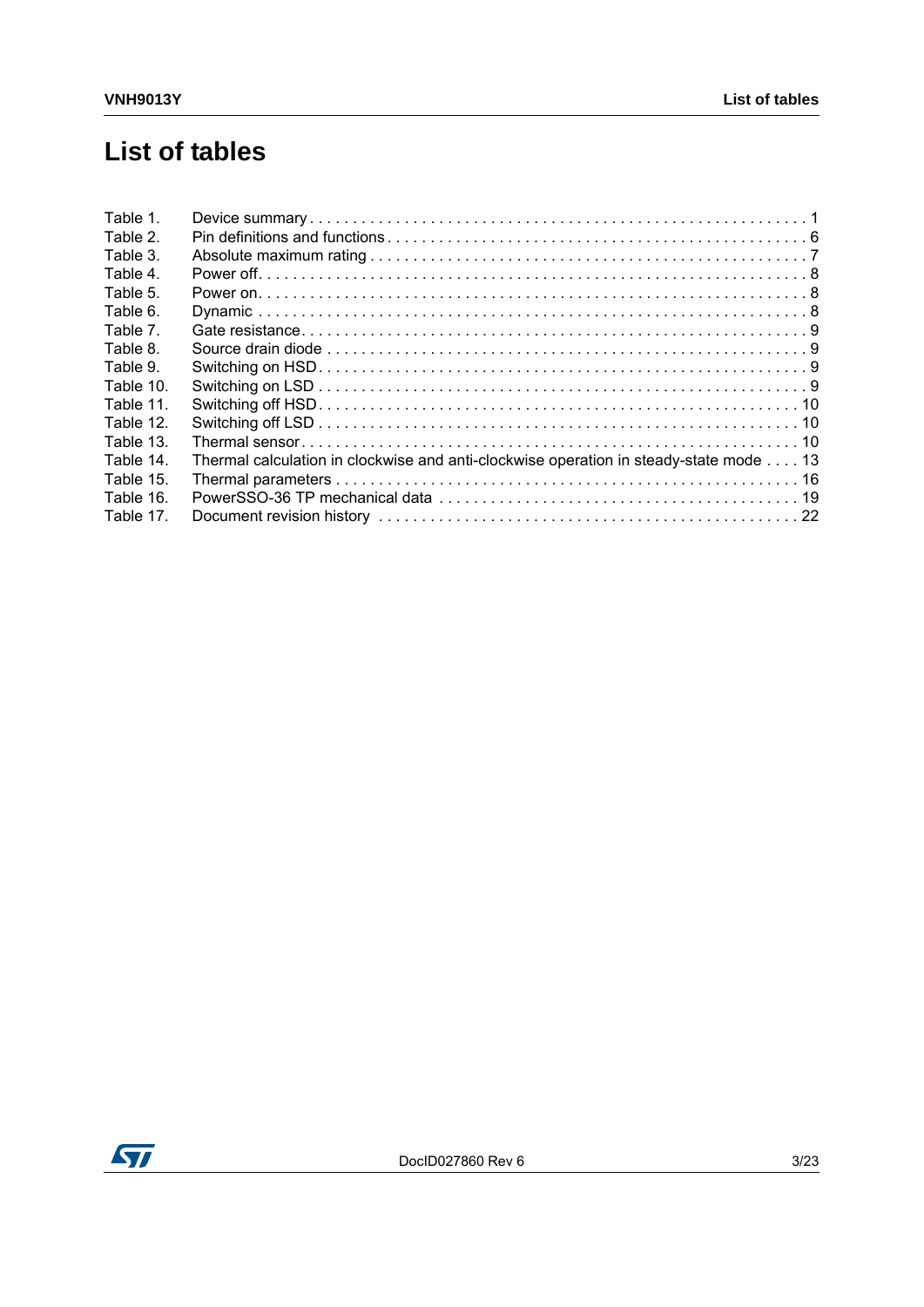# **List of figures**

| Figure 1.  |                                                                                                               |  |
|------------|---------------------------------------------------------------------------------------------------------------|--|
| Figure 2.  |                                                                                                               |  |
| Figure 3.  |                                                                                                               |  |
| Figure 4.  |                                                                                                               |  |
| Figure 5.  | Test circuit for inductive load switching and diode recovery times 11                                         |  |
| Figure 6.  |                                                                                                               |  |
| Figure 7.  |                                                                                                               |  |
| Figure 8.  |                                                                                                               |  |
| Figure 9.  | Auto and mutual R <sub>thi-amb</sub> vs PCB copper area in open box free air condition $\dots \dots \dots 13$ |  |
| Figure 10. | PowerSSO-36 HSD thermal impedance junction ambient single pulse 15                                            |  |
| Figure 11. | PowerSSO-36 LSD thermal impedance junction ambient single pulse 15                                            |  |
| Figure 12. |                                                                                                               |  |
| Figure 13. |                                                                                                               |  |
| Figure 14. |                                                                                                               |  |
| Figure 15. |                                                                                                               |  |
| Figure 16. |                                                                                                               |  |

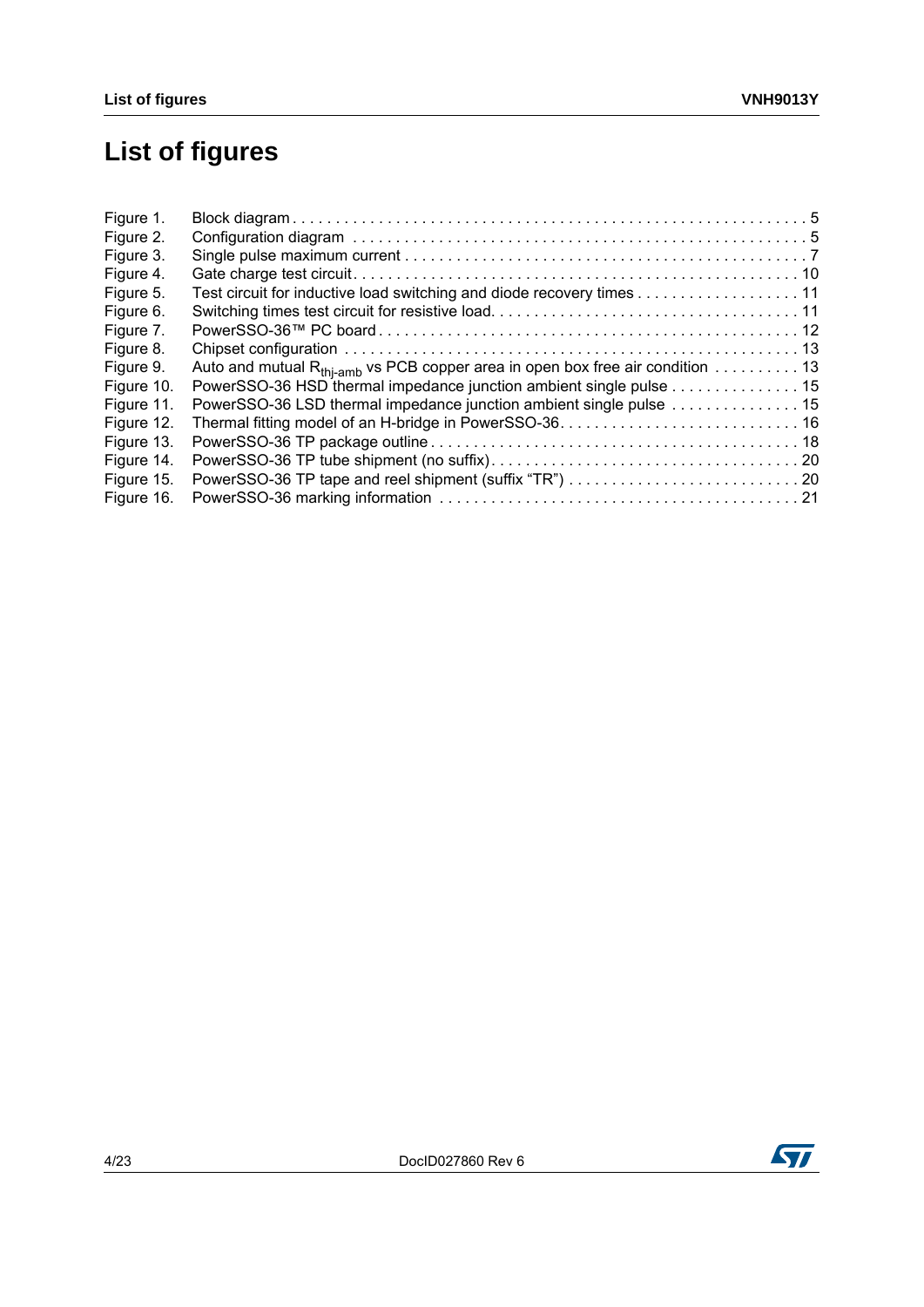## <span id="page-4-0"></span>**1 Block diagram and pin description**

<span id="page-4-1"></span>

**Figure 1. Block diagram**

#### **Figure 2. Configuration diagram**

<span id="page-4-2"></span>

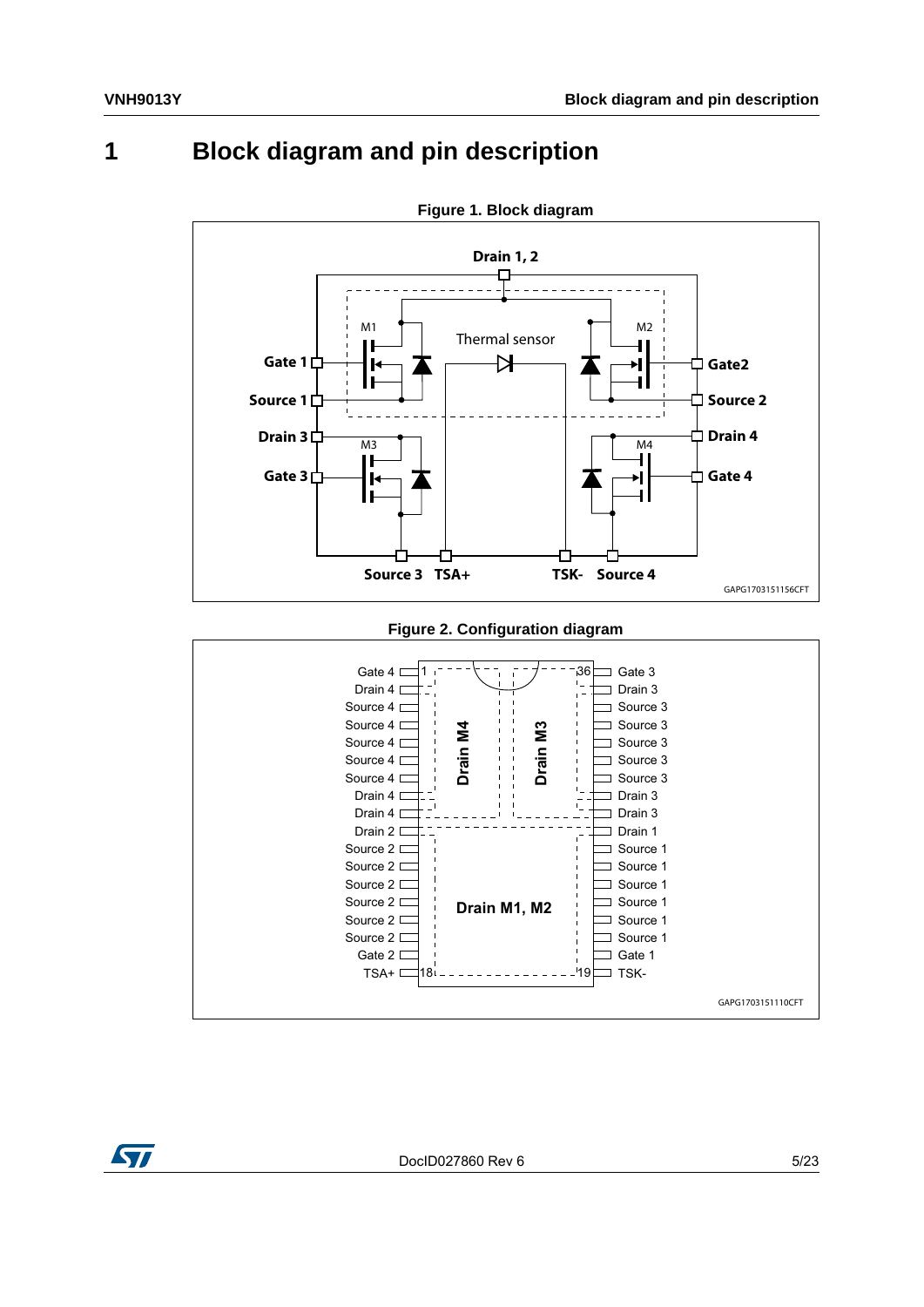<span id="page-5-0"></span>

| Pin number             | Symbol   | <b>Function</b>        |
|------------------------|----------|------------------------|
| 1                      | Gate 4   | Gate of the LSD 4      |
| 2, 8, 9                | Drain 4  | Drain of the LSD 4     |
| 3, 4, 5, 6, 7          | Source 4 | Source of the LSD 4    |
| 10                     | Drain 2  | Drain of the HSD 2     |
| 11, 12, 13, 14, 15, 16 | Source 2 | Source of the HSD 2    |
| 17                     | Gate 2   | Gate of the HSD 2      |
| 18                     | TSA+     | Thermal sensor anode   |
| 19                     | TSK-     | Thermal sensor cathode |
| 20                     | Gate 1   | Gate of the HSD 1      |
| 21, 22, 23, 24, 25, 26 | Source 1 | Source of the HSD 1    |
| 27                     | Drain 1  | Drain of the HSD 1     |
| 28, 29, 35             | Drain 3  | Drain of the LSD 3     |
| 30, 31, 32, 33, 34     | Source 3 | Source of the LSD 3    |
| 36                     | Gate 3   | Gate of the LSD 3      |

**Table 2. Pin definitions and functions** 

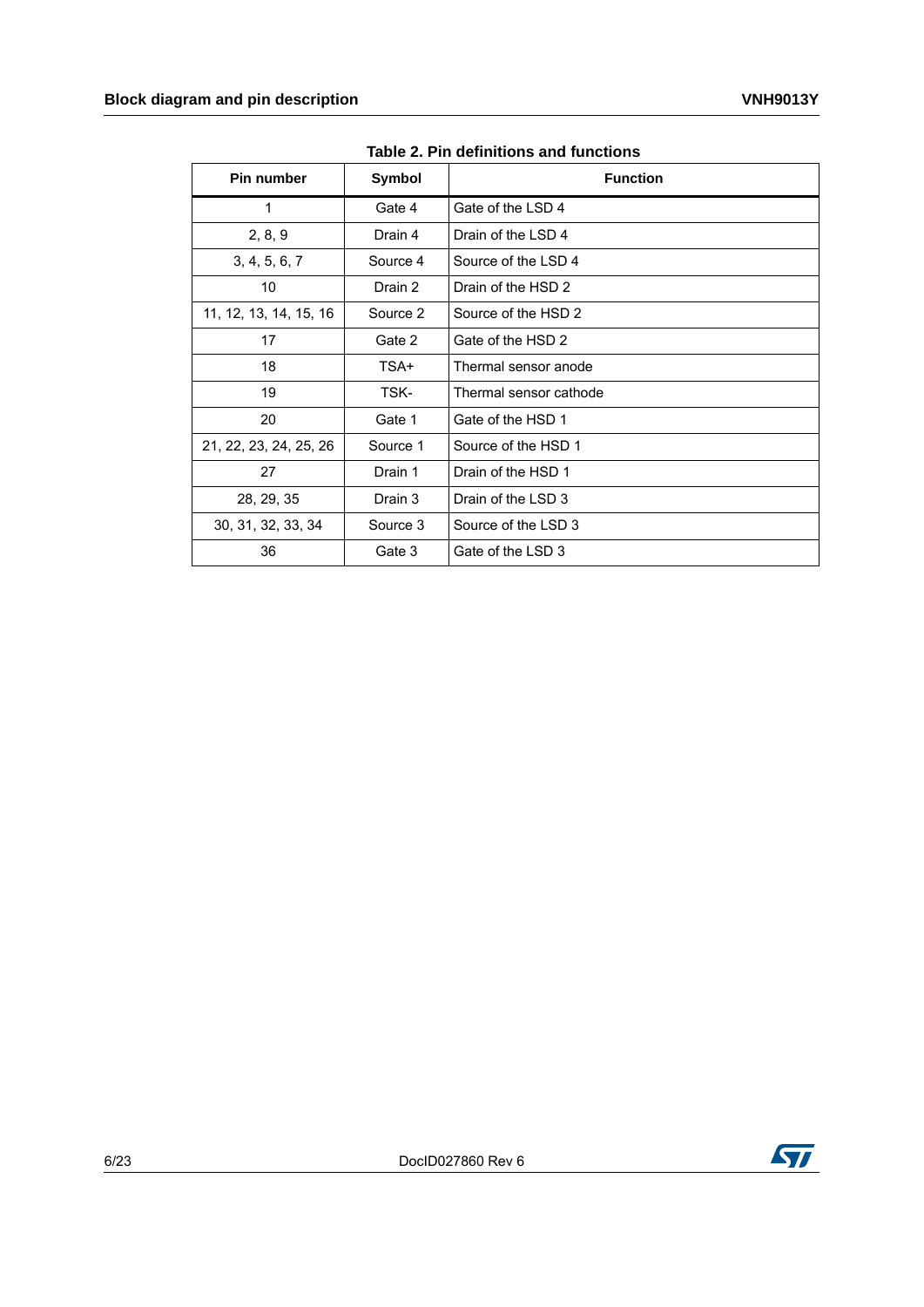## <span id="page-6-0"></span>**2 Electrical specifications**

### <span id="page-6-1"></span>**2.1 Absolute maximum rating**

<span id="page-6-2"></span>

|                             | Table 5. Absolute maximum rating                                                                                    |                                            |              |
|-----------------------------|---------------------------------------------------------------------------------------------------------------------|--------------------------------------------|--------------|
| Symbol                      | <b>Parameter</b>                                                                                                    | Value                                      | Unit         |
| $V_{CC}$                    | Supply voltage (whole bridge switched off)                                                                          | 80                                         | V            |
| $I_{\text{max}}$            | Maximum output current (continuous) at $T_c$ = 150 °C                                                               | 40                                         | A            |
| $V_{GS\_max}$               | Maximum gate source voltage                                                                                         | 18                                         | V            |
| Pulse_max                   | Maximum Single Pulse output current                                                                                 | $80^{(1)}$                                 | A            |
| V <sub>ESD</sub>            | Electrostatic discharge HBM (JDEC 22 A-114 F)<br>- DRAIN HS<br>– DRAIN LS<br>– GATE HS<br>– GATE LS<br>– K+<br>– K- | 4000<br>4000<br>1000<br>1000<br>750<br>750 | V            |
| $T_i$                       | Junction operating temperature                                                                                      | 175                                        | °C           |
| $T_c$                       | Case operating temperature                                                                                          | $-40$ to 150                               | $^{\circ}$ C |
| $\mathsf{T}_{\textsf{STG}}$ | Storage temperature                                                                                                 | $-55$ to 150                               | $^{\circ}C$  |

#### **Table 3. Absolute maximum rating**

1. Pulse duration = 20 ms (see *[Figure 3](#page-6-3)*).

<span id="page-6-3"></span>

#### **Figure 3. Single pulse maximum current**

I<sub>S</sub> Diode continuous forward current TBD | A

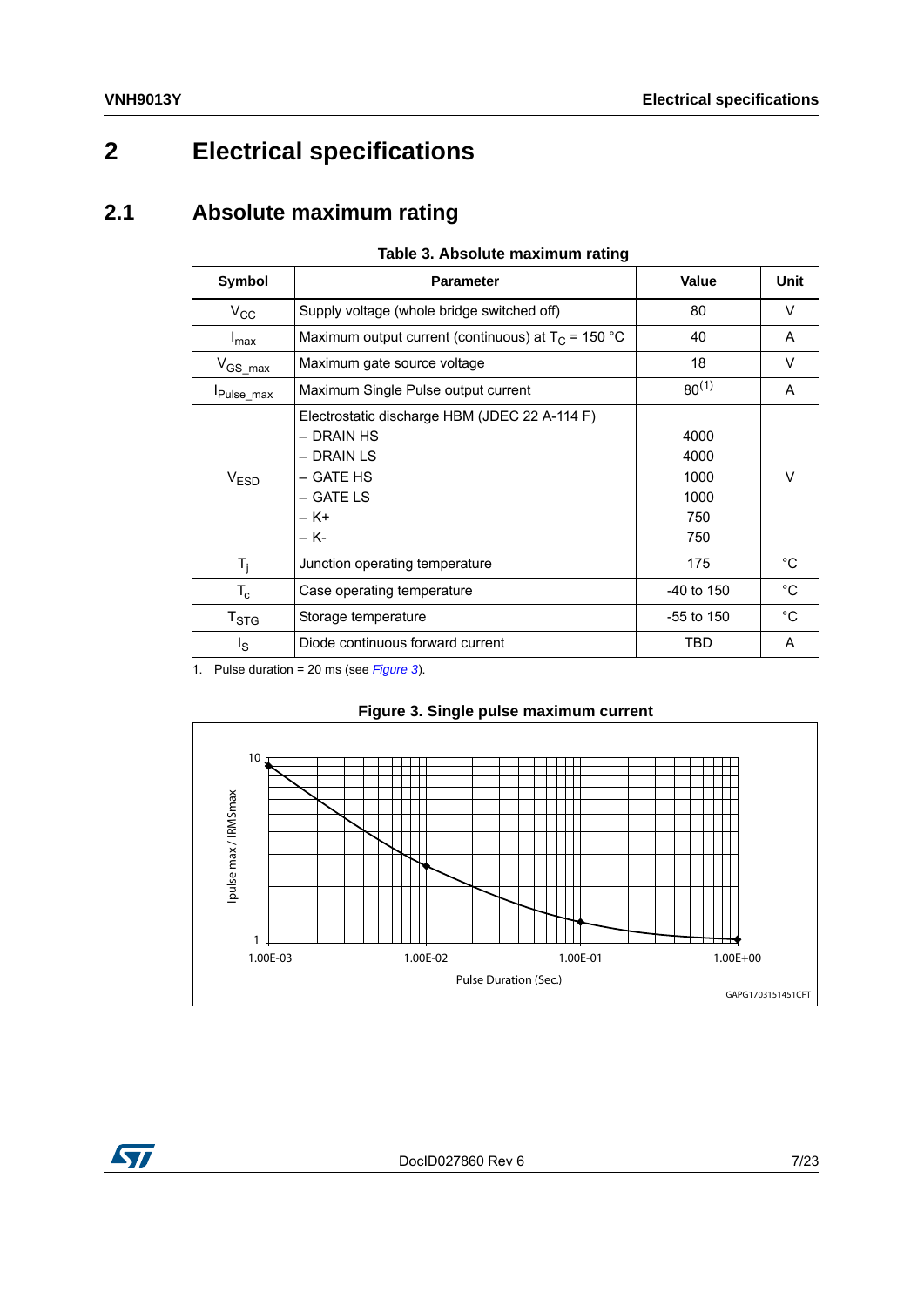### <span id="page-7-0"></span>**2.2 Electrical characteristics**

Values specified in this section are for V<sub>CC</sub> = 7 V up to 28 V; -40 °C < T<sub>j</sub> < 150 °C, typical values are referred to T<sub>j</sub> = 25 °C, unless otherwise specified.

<span id="page-7-1"></span>

| Symbol           | <b>Parameter</b>                                     | <b>Test conditions</b>                                 | Min. | Typ. | Max. | Unit |
|------------------|------------------------------------------------------|--------------------------------------------------------|------|------|------|------|
| $V_{\rm(BR)DSS}$ | Drain-source breakdown<br>voltage for HSD and LSDs   | $I_D$ = 10 mA; $V_{GS}$ = 0 V                          | 40   |      |      | V    |
| <sup>I</sup> DSS | Zero gate voltage drain<br>current ( $V_{GS}$ = 0 V) | $V_{DS}$ = 28 V;<br>$-40$ °C < T <sub>i</sub> < 150 °C |      |      | 100  | μA   |
|                  |                                                      | $V_{DS}$ = 28 V; T <sub>i</sub> = 25 °C                |      |      | 10   | μA   |
| <sup>I</sup> GSS | Gate-source leakage current<br>$(V_{DS} = 0 V)$      | $V_{GS}$ = ±10 V; T <sub>i</sub> = 25 °C               |      |      | ±100 | nA   |

| Table 4. Power off |  |  |
|--------------------|--|--|
|--------------------|--|--|

| Table 5. Power on |  |  |
|-------------------|--|--|
|-------------------|--|--|

<span id="page-7-2"></span>

| Symbol                     | <b>Parameter</b>                                  | <b>Test conditions</b>                               | Min.           | Typ.   | Max. | Unit                  |
|----------------------------|---------------------------------------------------|------------------------------------------------------|----------------|--------|------|-----------------------|
| $V_{GS(th)}$               | Gate threshold<br>voltage                         | $V_{DS} = V_{GS}$ ; $I_D = 1$ mA;<br>$T_i = 25 °C$   | $\overline{2}$ |        | 4    | $\vee$                |
| $dV_{GS(th)}$ /d $T^{(1)}$ | Gate threshold<br>voltage temperature<br>derating | $V_{DS} = V_{GS}$ ; $I_D = 1$ mA                     |                | $-5.8$ |      | $mV$ <sup>o</sup> $C$ |
|                            | Static drain-source                               | $V_{GS}$ = 10 V; $I_D$ = 6 A; T <sub>i</sub> = 25 °C |                | 6.0    |      | $m\Omega$             |
| $R_{DS(on)}$ _HS           | on resistance                                     | $V_{GS}$ = 10 V; $I_D$ = 6 A;<br>$T_i = 150 °C$      |                |        | 11.3 | $m\Omega$             |
| $R_{DS(on)\_LS}$           | Static drain-source<br>on resistance              | $V_{GS}$ = 10 V; $I_D$ = 6 A; T <sub>i</sub> = 25 °C |                | 7.8    |      | $m\Omega$             |
|                            |                                                   | $V_{GS}$ = 10 V; $I_D$ = 6 A;<br>$T_i = 150 °C$      |                |        | 15.3 | $m\Omega$             |

1. Guaranteed by design.

#### **Table 6. Dynamic**

<span id="page-7-3"></span>

| Symbol                 | <b>Parameter</b>             | <b>Test condition</b>                         | Min. | Typ. | Max. | Unit |
|------------------------|------------------------------|-----------------------------------------------|------|------|------|------|
| $C_{iss_HSS}$          | Input capacitance            |                                               |      | 2600 |      | pF   |
| $C_{\rm oss\_HS}$      | Output capacitance           | $V_{DS}$ = 25 V; f = 1 MHz;<br>$V_{GS} = 0 V$ |      | 383  |      | pF   |
| $Crss_HS$              | Reverse transfer capacitance |                                               |      | 165  |      | pF   |
| $C_{iss}\_{LS}$        | Input capacitance            | $V_{DS}$ = 25 V; f = 1 MHz;<br>$V_{GS} = 0 V$ |      | 1750 |      | pF   |
| $C_{\text{oss} \; LS}$ | Output capacitance           |                                               |      | 257  |      | pF   |
| $Crss_LS$              | Reverse transfer capacitance |                                               |      | 125  |      | pF   |

*Note: Parameters in [Table](#page-7-3) 6 are guaranteed by design.*

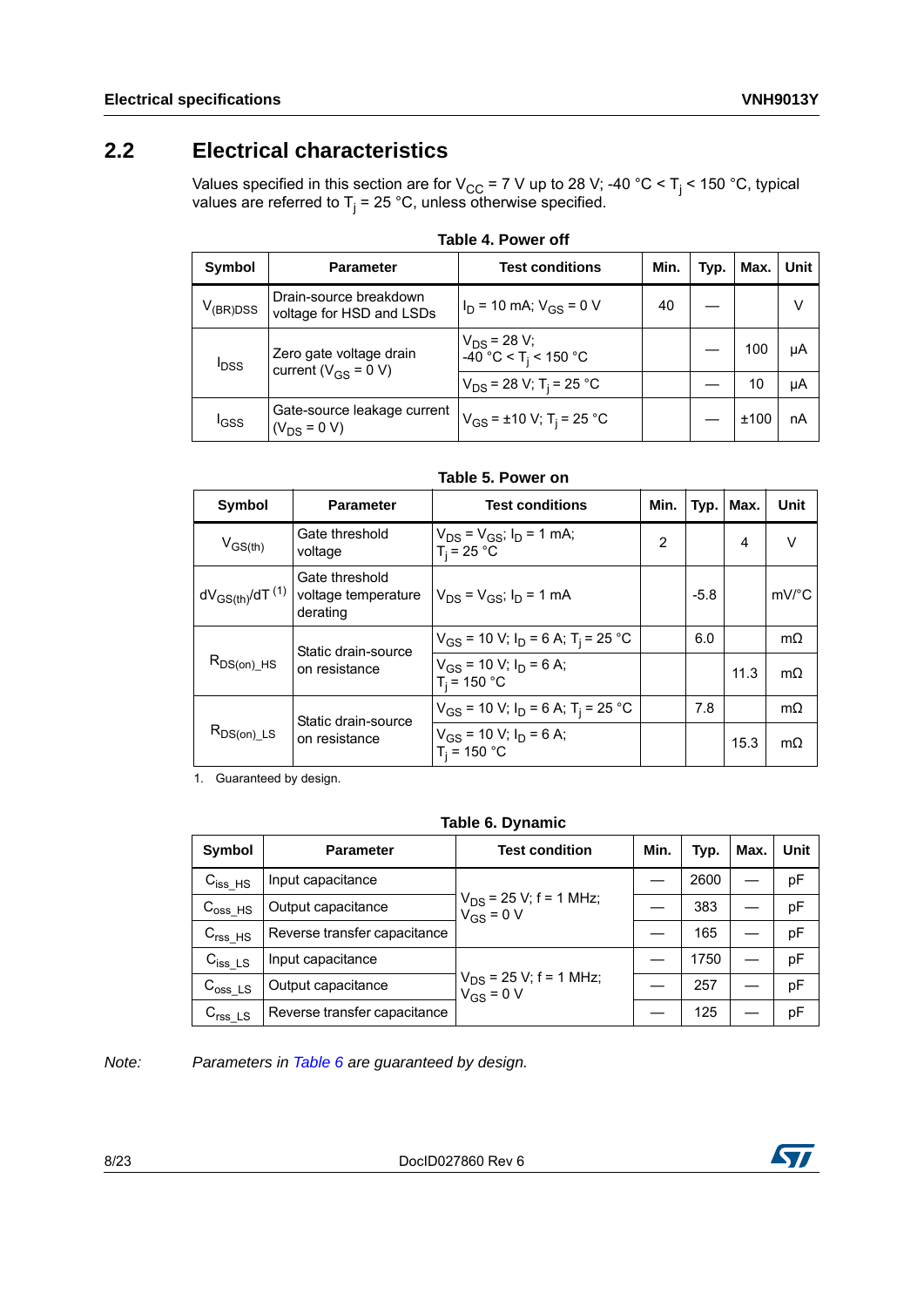<span id="page-8-0"></span>

| <b>Symbol</b> | <b>Parameter</b>   | <b>Test condition</b>                      | Min. | Typ. | Max. | Unit |  |  |
|---------------|--------------------|--------------------------------------------|------|------|------|------|--|--|
| $R_{GHS}$     | Gate resistance HS |                                            |      |      |      |      |  |  |
| $R_{G~LS}$    | Gate resistance LS | $V_{DD}$ = 15 V; f <sub>gate</sub> = 1 MHz |      |      |      |      |  |  |

#### **Table 7. Gate resistance**

*Note:* Parameters in *[Table](#page-8-0) 7* are guaranteed by design.

<span id="page-8-1"></span>

| Symbol          | <b>Parameter</b>         | <b>Test conditions</b>                                    | Min. | Typ. | Max. | Unit |
|-----------------|--------------------------|-----------------------------------------------------------|------|------|------|------|
| $V_{SD}^{(1)}$  | Forward on voltage       | $I_{SD}$ = 6 A; $V_{GS}$ = 0 V;<br>T <sub>i</sub> = 25 °C |      | 0.75 |      | V    |
| $t_{rr}$ (2)    | Reverse recovery time    | $I_{SD}$ = 6 A; di/dt = 100 A/µs;                         |      | 40   |      | ns   |
| $Q_{rr}^{(3)}$  | Reverse recovery charge  | $V_{DD}$ = 15 V; T <sub>i</sub> = 25 °C                   |      | 20   |      | nC   |
| $I_{RRM}$ $(2)$ | Reverse recovery current | (see Figure 5)                                            |      |      |      | А    |

#### **Table 8. Source drain diode**

1. Pulse width limited by safe operating area.

<span id="page-8-4"></span>2. Guaranteed by design.

3. Parameters guaranteed by design.

#### **Table 9. Switching on HSD**

<span id="page-8-2"></span>

| <b>Symbol</b>         | <b>Parameter</b>   | <b>Test conditions</b>                                                 | Min. | Typ. | Max. | <b>Unit</b> |
|-----------------------|--------------------|------------------------------------------------------------------------|------|------|------|-------------|
| $t_{d(on)}$           | Turn on delay time | $V_{DD}$ = 15 V; I <sub>D</sub> = 6 A; R <sub>G</sub> = 4.7 Ω;         |      | 44   |      | ns          |
| t,                    | Rise time          | $V_{GS}$ = 10 V                                                        |      | 85   |      | ns          |
| $Q_q^{(1)}$           | Total gate charge  |                                                                        |      | 45   |      | nC          |
| $Q_{gs}^{(1)}$        | Gate-source charge | $V_{DD}$ = 15 V; $I_D$ = 6 A; V <sub>GS</sub> = 10 V<br>(see Figure 4) |      | 8    |      | nC          |
| $Q_{\text{gd}}^{(1)}$ | Gate-drain charge  |                                                                        |      | 8    |      | пC          |

<span id="page-8-5"></span>1. Parameters guaranteed by design.

**Table 10. Switching on LSD** 

<span id="page-8-3"></span>

| Symbol                | <b>Parameter</b>   | <b>Test conditions</b>                                                 | Min. | Typ. | Max. | Unit |
|-----------------------|--------------------|------------------------------------------------------------------------|------|------|------|------|
| $t_{d(on)}$           | Turn on delay time | $V_{DD}$ = 15 V; I <sub>D</sub> = 6 A; R <sub>G</sub> = 4.7 Ω;         |      | 40   |      | ns   |
| t,                    | Rise time          | $V_{GS}$ = 10 V                                                        |      | 100  |      | ns   |
| $Q_q^{(1)}$           | Total gate charge  |                                                                        |      | 40   |      | nC   |
| $Q_{gs}^{(1)}$        | Gate-source charge | $V_{DD}$ = 15 V; $I_D$ = 6 A; V <sub>GS</sub> = 10 V<br>(see Figure 4) |      | 4.9  |      | nC   |
| $Q_{\text{gd}}^{(1)}$ | Gate-drain charge  |                                                                        |      | 6.2  |      | пC   |

<span id="page-8-6"></span>1. Parameters guaranteed by design.

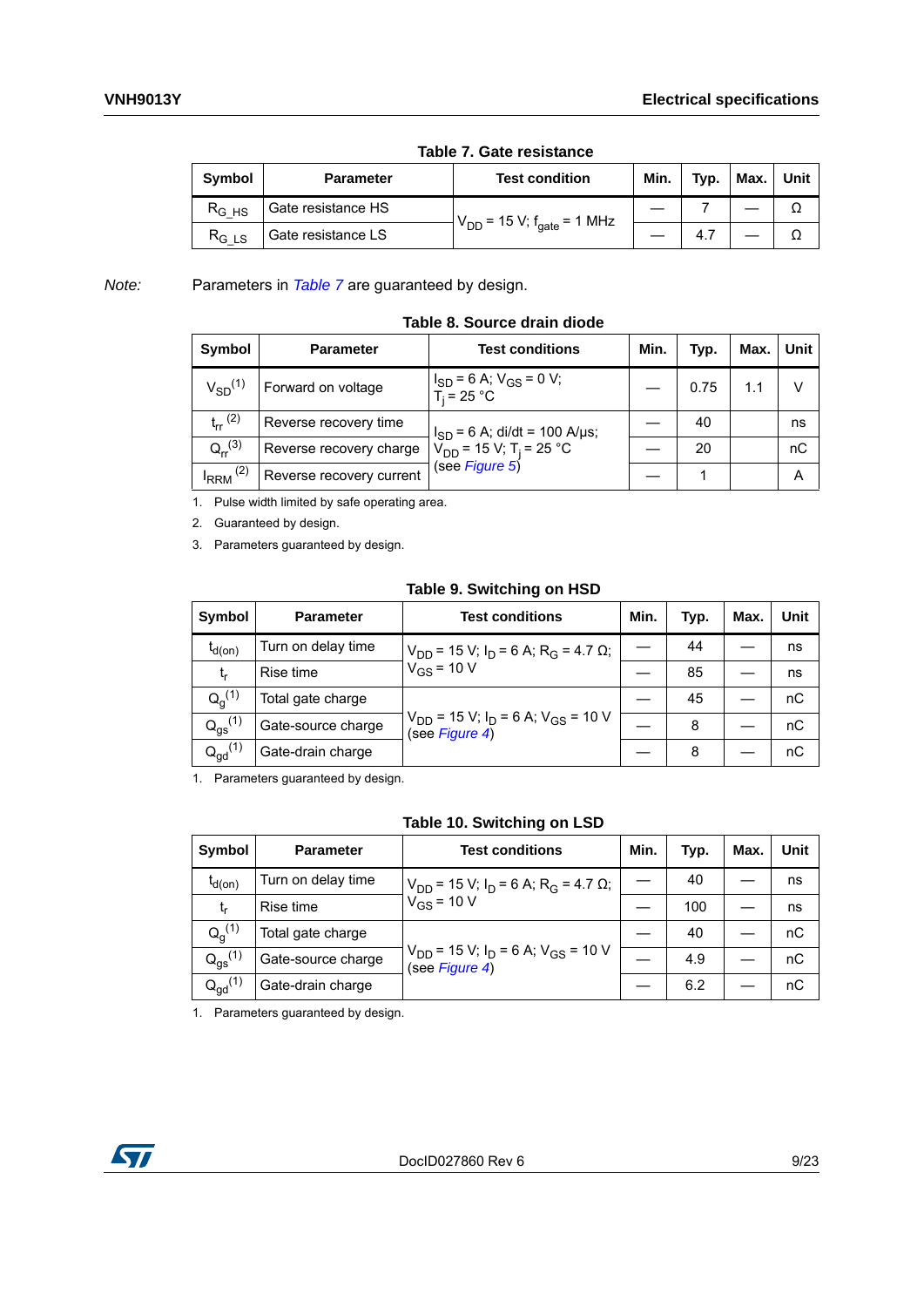<span id="page-9-0"></span>

| <b>Symbol</b>       | <b>Test conditions</b><br><b>Parameter</b> |                                                                | Min. | Typ. | Max. | Unit |  |  |
|---------------------|--------------------------------------------|----------------------------------------------------------------|------|------|------|------|--|--|
| <sup>L</sup> d(off) | Turn-off delay time                        | $V_{DD}$ = 15 V; I <sub>D</sub> = 6 A; R <sub>G</sub> = 4.7 Ω; |      | 114  |      | ns   |  |  |
|                     | Fall time                                  | $V_{GS}$ = 10 V (see <i>Figure 6</i> )                         |      | -27  |      | ns   |  |  |

#### **Table 11. Switching off HSD**

#### **Table 12. Switching off LSD**

<span id="page-9-1"></span>

| Symbol              | <b>Parameter</b>    | <b>Test conditions</b>                                        | Min. | Typ. | Max. | Unit |
|---------------------|---------------------|---------------------------------------------------------------|------|------|------|------|
| <sup>I</sup> d(off) | Turn-off delay time | $V_{DD}$ = 15 V; $I_D$ = 6 A; R <sub>G</sub> = 4.7 $\Omega$ ; |      | 83   |      | ns   |
|                     | Fall time           | $V_{GS}$ = 10 V (see Figure 6)                                |      | 25   |      | ns   |

**Table 13. Thermal sensor** 

<span id="page-9-2"></span>

| Symbol      | <b>Parameter</b>                 | <b>Test conditions</b>                                    | Min. | Typ. | Max. | Unit                |  |  |  |
|-------------|----------------------------------|-----------------------------------------------------------|------|------|------|---------------------|--|--|--|
| VF          | Chain diode forward<br>voltage   | $T_i = 25 °C$ ; $I_F = 250 \mu A$                         | 680  | 720  | 760  | mV                  |  |  |  |
| $S_F^{(1)}$ | Chain temperature<br>coefficient | -40 °C < T <sub>i</sub> < 175 °C; I <sub>F</sub> = 250 µA |      | $-2$ |      | $mV$ <sup>o</sup> K |  |  |  |

1. Parameters guaranteed by design.

**Figure 4. Gate charge test circuit**

<span id="page-9-3"></span>

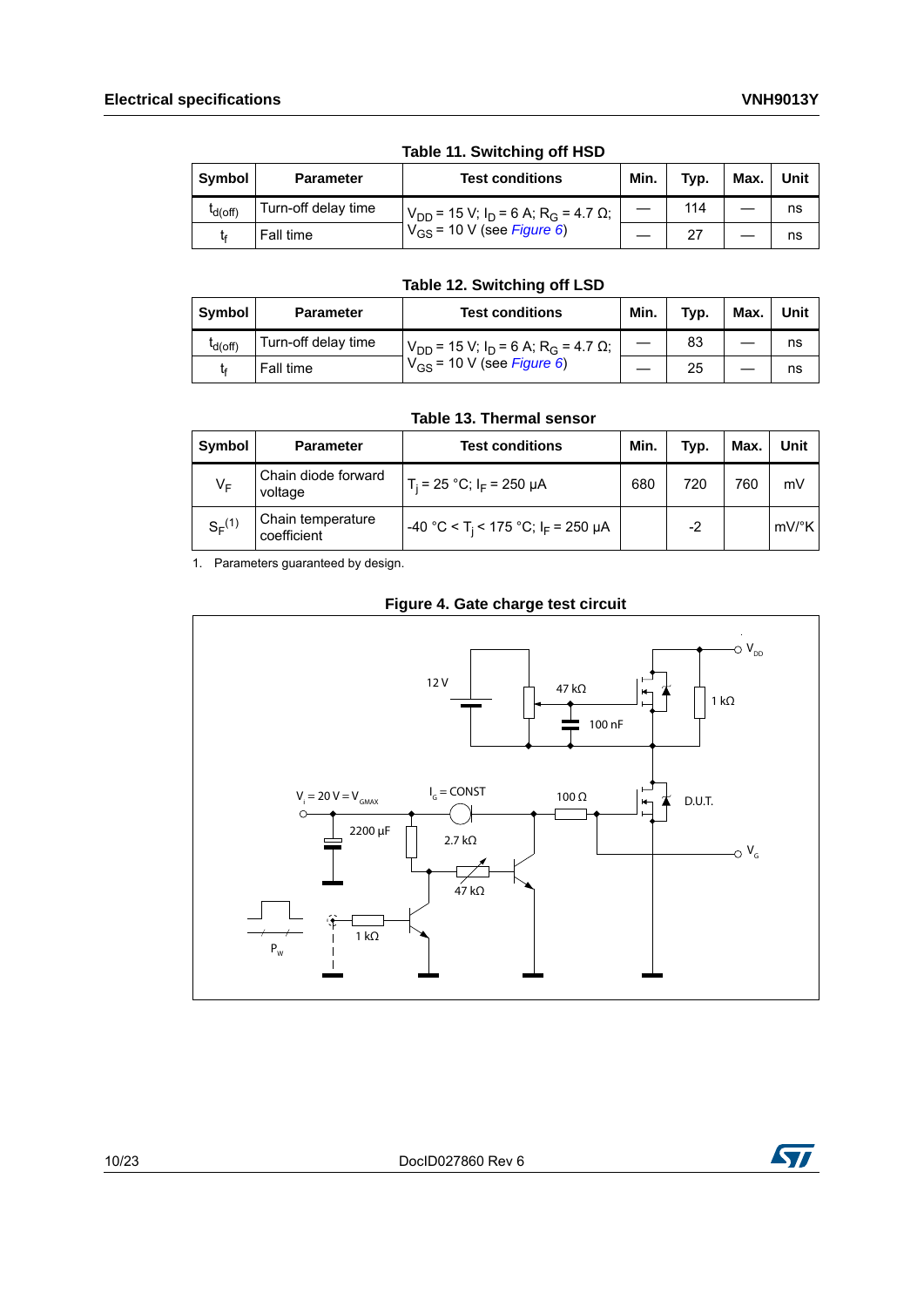<span id="page-10-0"></span>

**Figure 5. Test circuit for inductive load switching and diode recovery times**

**Figure 6. Switching times test circuit for resistive load**

<span id="page-10-1"></span>

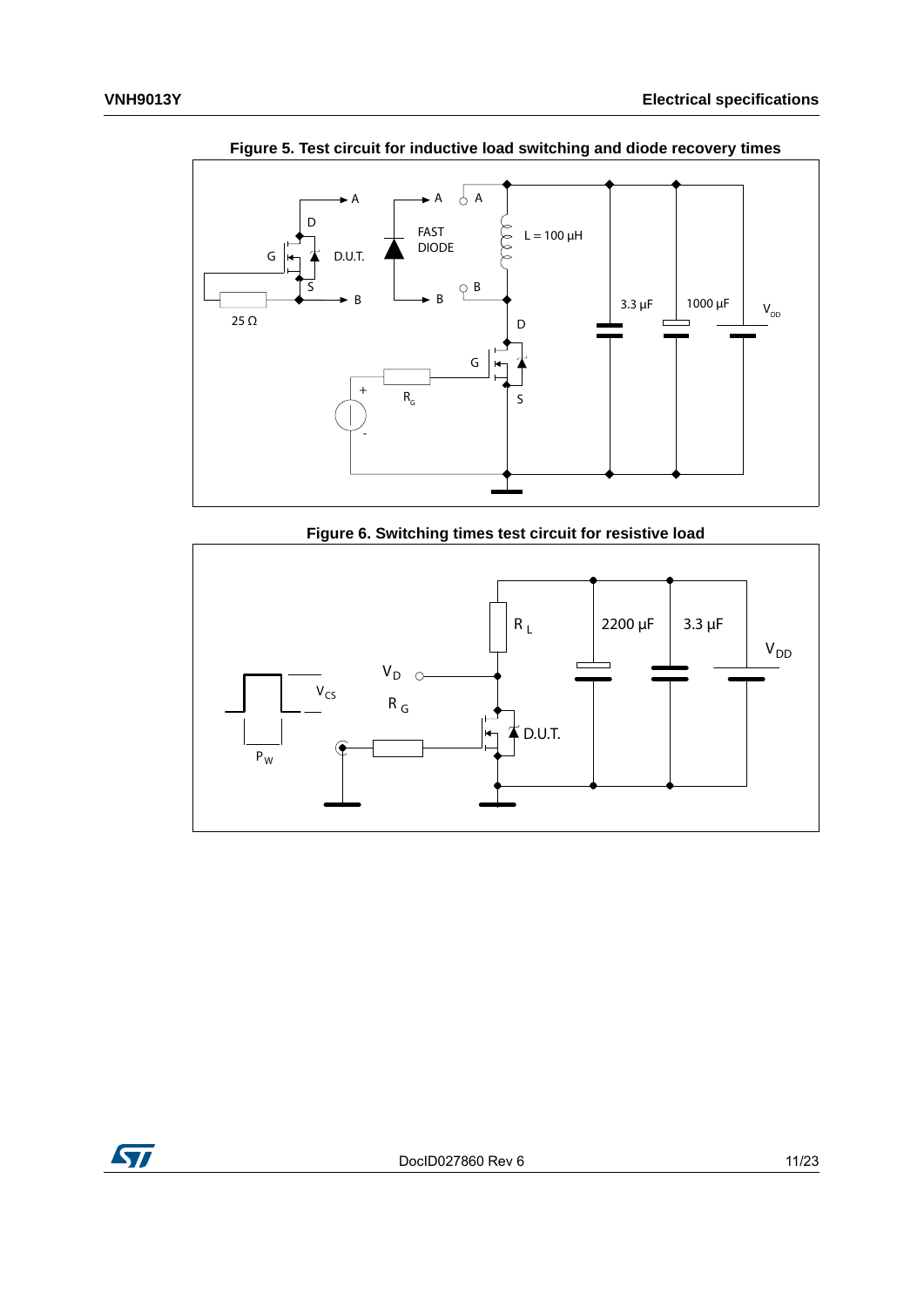## <span id="page-11-0"></span>**3 Package and PCB thermal data**

### <span id="page-11-1"></span>**3.1 PowerSSO-36 thermal data**

<span id="page-11-2"></span>

12/[23](#page-22-0) DocID027860 Rev 6

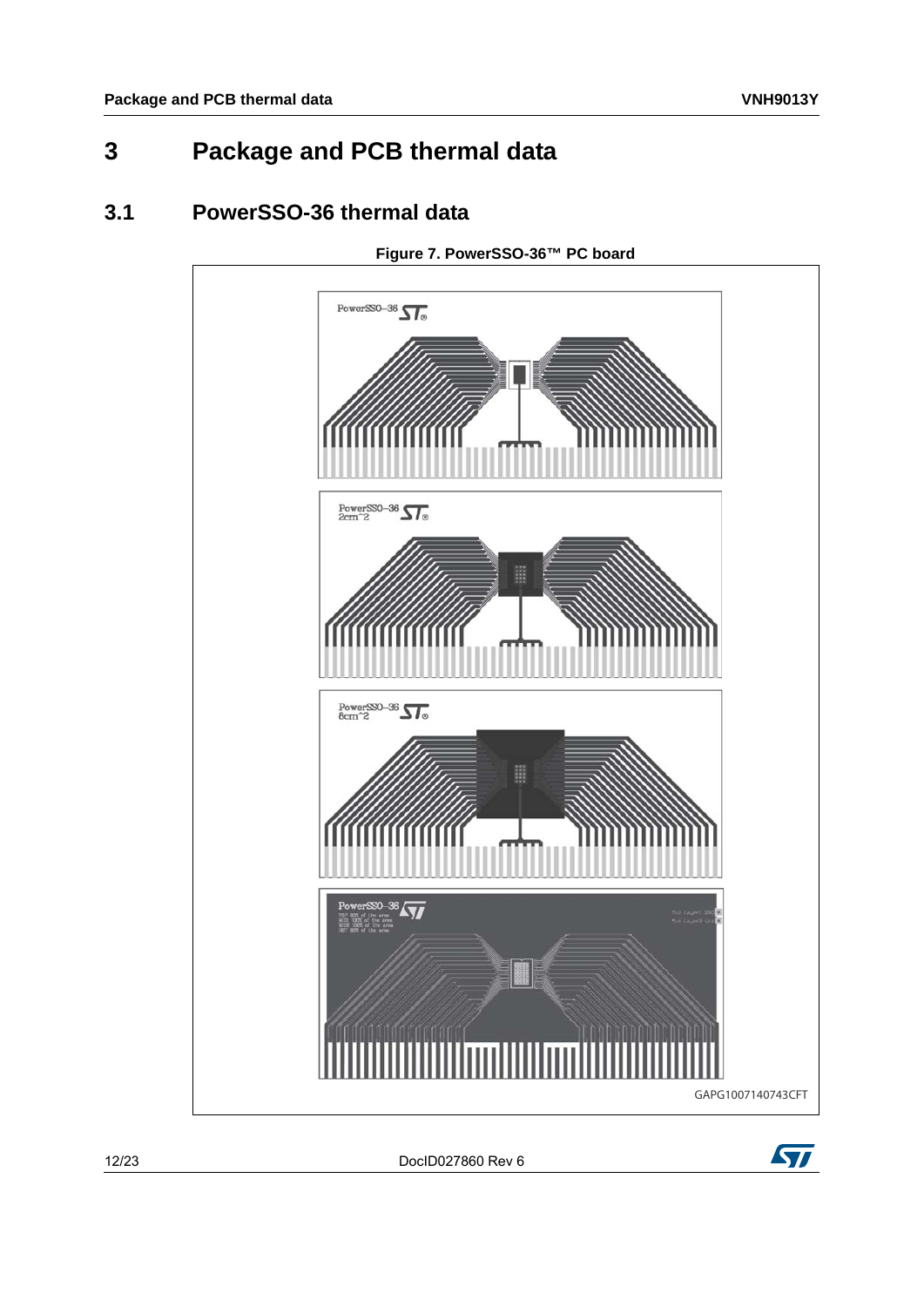**Figure 8. Chipset configuration**

<span id="page-12-2"></span>

<span id="page-12-3"></span>



#### <span id="page-12-0"></span>**3.1.1 Thermal calculation in clockwise and anti-clockwise operation in steady-state mode**

<span id="page-12-1"></span>**Table 14. Thermal calculation in clockwise and anti-clockwise operation in steadystate mode**

| $HS_A$     | $HS_B$ | $LS_A$     | $\mathsf{LS}_\mathsf{B}$ | <sup>I</sup> iHSAB                                                                         | l <sub>İ</sub> LSA                                                  | l <sub>İ</sub> LSB                                                                    |
|------------|--------|------------|--------------------------|--------------------------------------------------------------------------------------------|---------------------------------------------------------------------|---------------------------------------------------------------------------------------|
| ON         | OFF    | <b>OFF</b> | ON                       | $P_{dHSA}$ x R <sub>thHS</sub> +<br>$P_{dLSB}$ x R <sub>thHSLS</sub> +<br><sup>I</sup> amb | $P_{dHSA}$ x $R_{thHSLS}$ +<br>$P_{dLSD}$ x $R_{thLSLS}$ +<br>l amb | $P_{dHSA}$ x $R_{thHSLS}$ +<br>$P_{dLSB}$ x R <sub>thLS</sub> +<br><sup>l</sup> amb   |
| <b>OFF</b> | OΝ     | ON         | <b>OFF</b>               | $P_{dHSB}$ x R <sub>thHS</sub> +<br>$P_{dLSA}$ x R <sub>thHSLS</sub> +<br><sup>I</sup> amb | $P_{dHSB}$ x $R_{thHSLS}$ +<br>$P_{dLSA}$ x $R_{thLS}$ +<br>l amb   | $P_{dHSB}$ x R <sub>thHSLS</sub> +<br>$P_{dLSA}$ x $R_{thLSLS}$ +<br><sup>l</sup> amb |

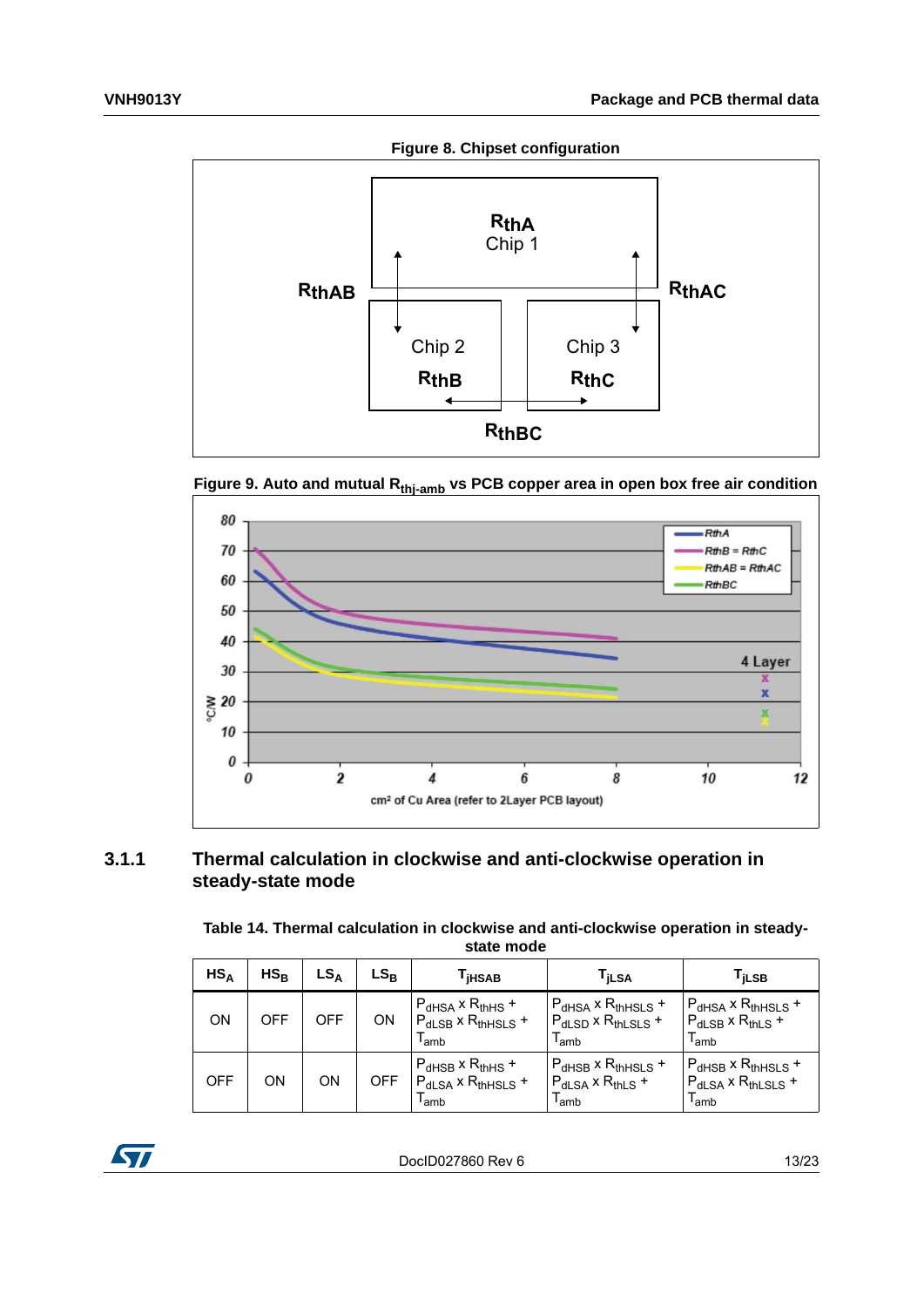#### <span id="page-13-0"></span>**3.1.2 Thermal resistance definitions (values according to the PCB heatsink area)**

- $\bullet$  RthHS = RthHSA = RthHSB = high side chip thermal resistance junction to ambient (HSA or HSB in ON state)
- RthLS = RthLSA = RthLSB = low side chip thermal resistance junction to ambient
- RthHSLS = RthHSALSB = RthHSBLSA = mutual thermal resistance junction to ambient between high side and low side chips
- RthLSLS = RthLSALSB = mutual thermal resistance junction to ambient between low side chips

### <span id="page-13-1"></span>**3.1.3 Thermal calculation in transient mode(a)**

- TjHSAB = ZthHS x PdHSAB + ZthHSLS x (PdLSA + PdLSB) + Tamb
- TjLSA = ZthHSLS x PdHSAB + ZthLS x PdLSA + ZthLSLS x PdLSB + Tamb
- TjLSB = ZthHSLS x PdHSAB + ZthLSLS x PdLSA + ZthLS x PdLSB + Tamb

#### <span id="page-13-2"></span>**3.1.4 Single pulse thermal impedance definitions (values according to the PCB heatsink area)**

- ZthHS = high side chip thermal impedance junction to ambient
- ZthLS = ZthLSA = ZthLSB = low side chip thermal impedance junction to ambient
- ZthHSLS = ZthHSABLSA = ZthHSABLSB = mutual thermal impedance junction to ambient between high side and low side chips
- ZthLSLS = ZthLSALSB = mutual thermal impedance junction to ambient between low side chips

#### **Equation 1: pulse calculation formula**

$$
Z_{TH\delta} = R_{TH} P \delta + Z_{THtp}(1 - \delta)
$$
  
where  $\delta = t_p/T$ 



a. Calculation is valid in any dynamic operating condition.  $P_d$  values set by user.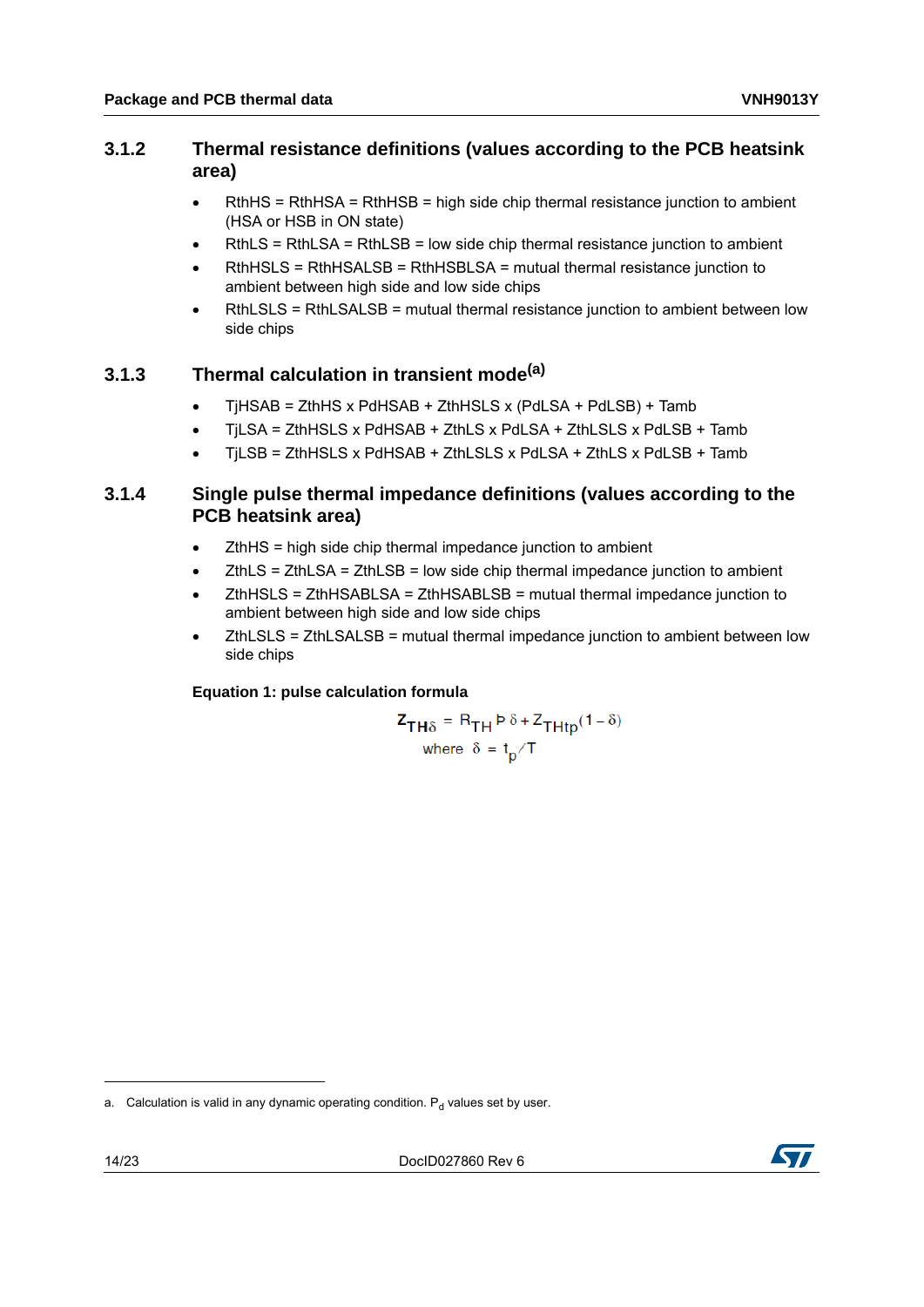

<span id="page-14-0"></span>**Figure 10. PowerSSO-36 HSD thermal impedance junction ambient single pulse**

<span id="page-14-1"></span>**Figure 11. PowerSSO-36 LSD thermal impedance junction ambient single pulse**



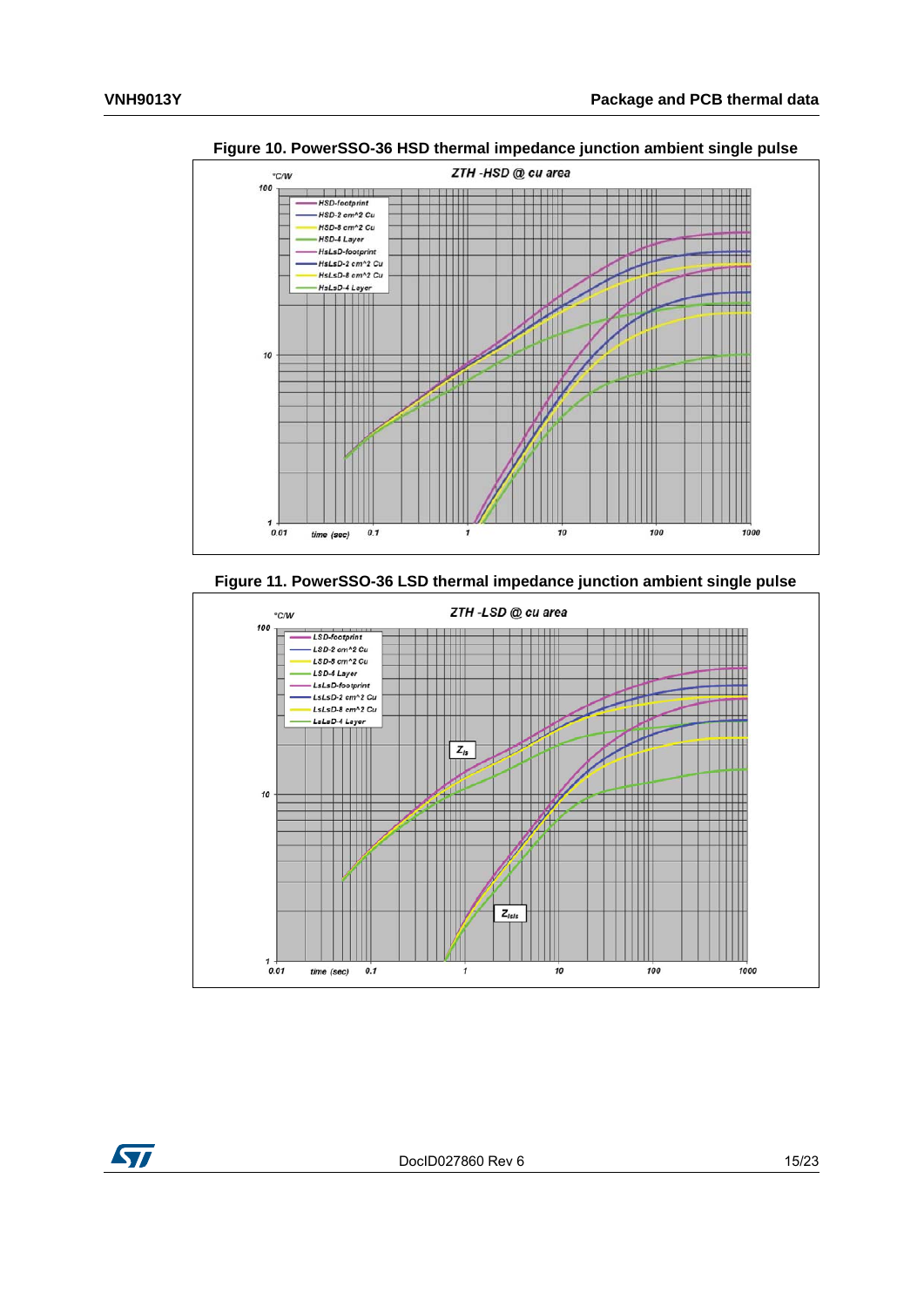<span id="page-15-1"></span>

**Figure 12. Thermal fitting model of an H-bridge in PowerSSO-36**

| Table 15. Thermal parameters <sup>(1)</sup> |  |
|---------------------------------------------|--|
|---------------------------------------------|--|

<span id="page-15-0"></span>

| Area/island (cm <sup>2</sup> ) | <b>FP</b>      | $\overline{\mathbf{2}}$ | 8    | 4L             |
|--------------------------------|----------------|-------------------------|------|----------------|
| $R1$ (°C/W)                    | 2.4            |                         |      |                |
| R2 (°C/W)                      | $\overline{4}$ | $\overline{\mathbf{4}}$ | 4    | $\overline{2}$ |
| R3 (°C/W)                      | 14             | 10                      | 10   | 8              |
| R4 (°C/W)                      | 50             | 32                      | 22   | 9              |
| R5 (°C/W)                      | 34             | 26                      | 21   | 8              |
| R6 (°C/W)                      | 2.4            |                         |      |                |
| R7 (°C/W)                      | 2.8            |                         |      |                |
| R8 (°C/W)                      | 12             | 10                      | $10$ | 8              |
| R9 (°C/W)                      | 37             | 35                      | 35   | 30             |
| R10 (°C/W)                     | 41             | 30                      | 20   | $10$           |
| R11 (°C/W)                     | 50             | 31                      | 20   | 15             |
| R12 (°C/W)                     | 2.8            |                         |      |                |
| R13 (°C/W)                     | 12             | $10\,$                  | $10$ | 8              |
| R14 (°C/W)                     | 37             | 35                      | 35   | 30             |
| R15 (°C/W)                     | 41             | 30                      | 20   | 10             |
| R16 (°C/W)                     | 50             | 31                      | 20   | 15             |
| R17 (°C/W)                     | 73             | 70                      | 70   | 50             |
| R18 (°C/W)                     | 73             | 70                      | 70   | 50             |
| R19 (°C/W)                     | 53             | 45                      | 45   | 35             |

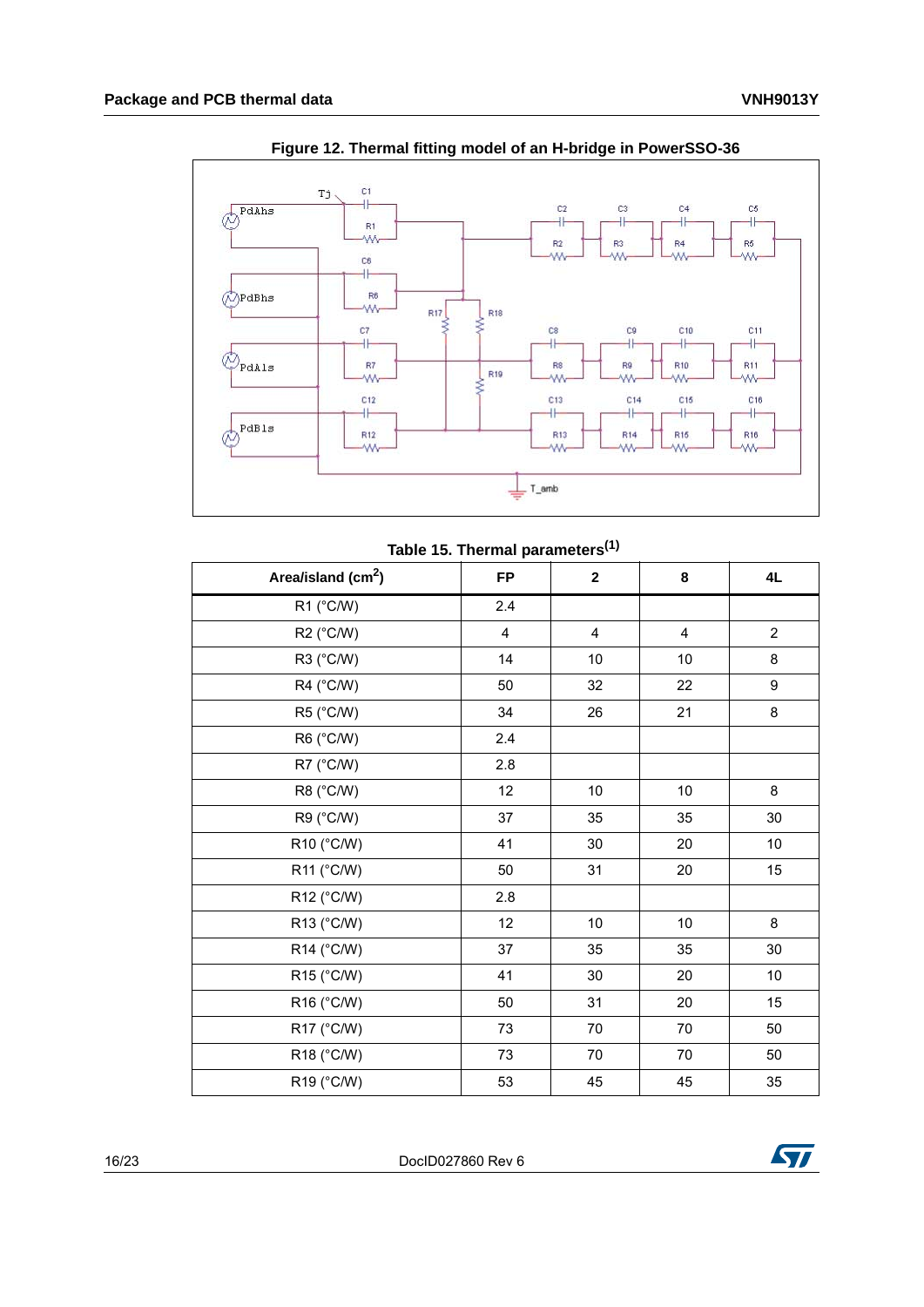| Area/island (cm <sup>2</sup> ) |              |              |     |  |  |  |
|--------------------------------|--------------|--------------|-----|--|--|--|
|                                | $\mathbf{2}$ | 8            | 4L  |  |  |  |
| 0.015                          |              |              |     |  |  |  |
| 0.1                            |              |              |     |  |  |  |
| 0.4                            | 0.4          | 0.4          | 0.3 |  |  |  |
| 0.8                            | 1            | $1.2$        | 1.5 |  |  |  |
| $\mathfrak{S}$                 | 4            | 6            | 15  |  |  |  |
| 0.015                          |              |              |     |  |  |  |
| 0.015                          |              |              |     |  |  |  |
| 0.05                           |              |              |     |  |  |  |
| 0.3                            |              |              |     |  |  |  |
| 0.8                            | $\mathbf{1}$ | $\mathbf{1}$ | 1.5 |  |  |  |
| 4                              | 5            | $\,6$        | 15  |  |  |  |
| 0.015                          |              |              |     |  |  |  |
| 0.05                           |              |              |     |  |  |  |
| 0.3                            |              |              |     |  |  |  |
| 0.8                            | $\mathbf{1}$ | $\mathbf{1}$ | 1.5 |  |  |  |
| $\overline{4}$                 | 5            | $\,6$        | 15  |  |  |  |
|                                | <b>FP</b>    |              |     |  |  |  |

**Table 15. Thermal parameters(1) (continued)**

1. The blank space means that the value is the same as the previous one.

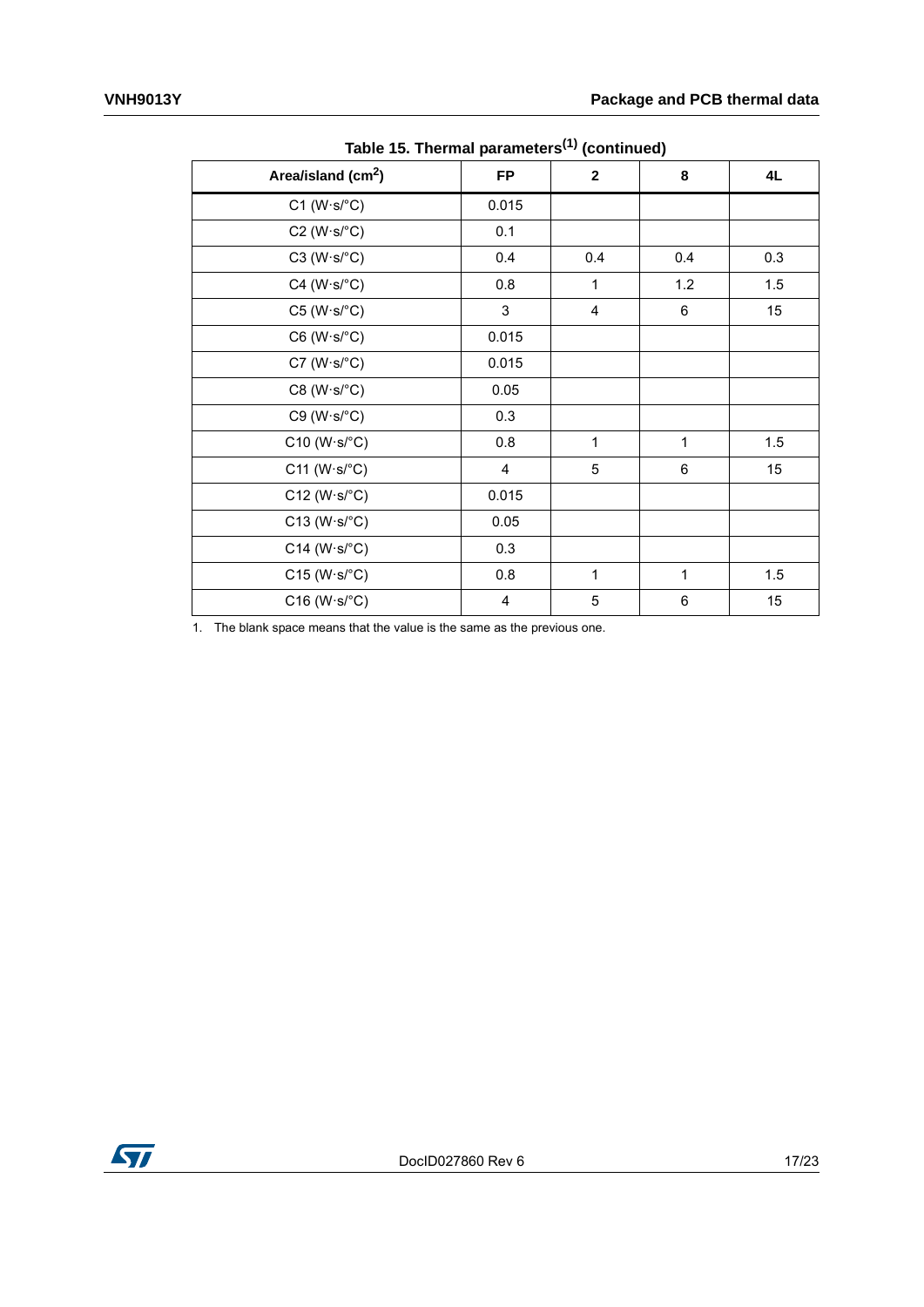## <span id="page-17-0"></span>**4 Package information**

In order to meet environmental requirements, ST offers these devices in different grades of ECOPACK® packages, depending on their level of environmental compliance. ECOPACK® specifications, grade definitions and product status are available at: www.st.com.

ECOPACK<sup>®</sup> is an ST trademark.

### <span id="page-17-1"></span>**4.1 PowerSSO-36 TP package information**

<span id="page-17-2"></span>

#### **Figure 13. PowerSSO-36 TP package outline**

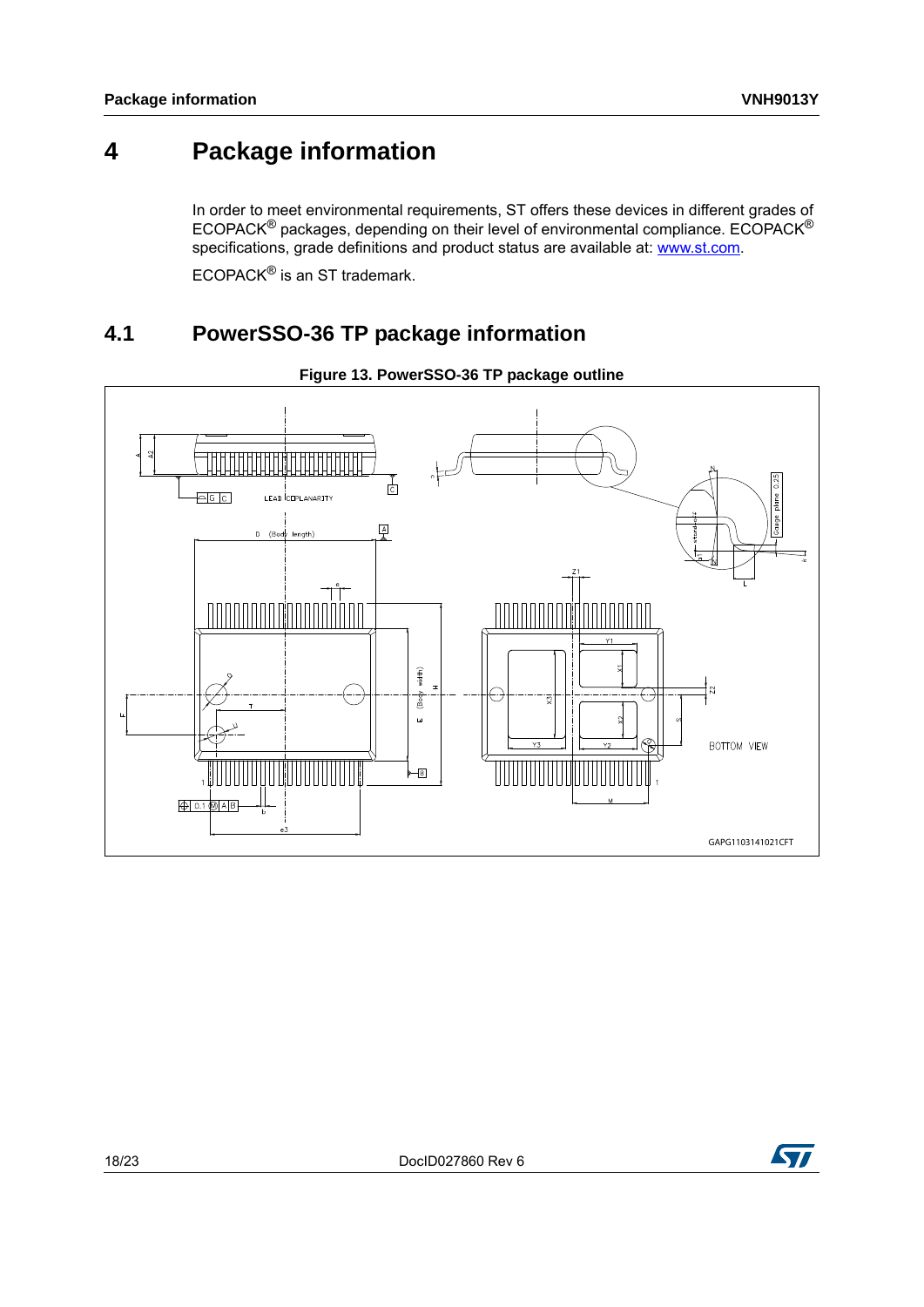<span id="page-18-0"></span>

|                                   |              | rabic To. I Owerddo 30 i'i mcchamoardaia<br><b>Millimeters</b> |                   |
|-----------------------------------|--------------|----------------------------------------------------------------|-------------------|
| Symbol                            | Min.         | Typ.                                                           | Max.              |
| $\mathsf A$                       | 2.15         |                                                                | 2.47              |
| A2                                | 2.15         |                                                                | 2.40              |
| a <sub>1</sub>                    | $\pmb{0}$    |                                                                | 0.1               |
| $\sf b$                           | 0.18         |                                                                | 0.36              |
| $\mathbf{C}$                      | 0.23         |                                                                | 0.32              |
| D                                 | 10.10        |                                                                | 10.50             |
| E                                 | $7.4$        |                                                                | $7.6\,$           |
| $\mathsf{e}% _{t}\left( t\right)$ |              | $0.5\,$                                                        |                   |
| e3                                |              | $8.5\,$                                                        |                   |
| $\mathsf F$                       |              | $2.3\,$                                                        |                   |
| G                                 |              |                                                                | 0.1               |
| H                                 | 10.1         |                                                                | $10.5$            |
| $\boldsymbol{\mathsf{h}}$         |              |                                                                | 0.4               |
| $\sf k$                           | 0 deg        |                                                                | 8 deg             |
| L                                 | $0.6\,$      |                                                                | $\mathbf{1}$      |
| $\sf M$                           |              | $4.3$                                                          |                   |
| ${\sf N}$                         |              |                                                                | 10 <sub>deg</sub> |
| $\mathsf O$                       |              | $1.2$                                                          |                   |
| $\mathsf Q$                       |              | $0.8\,$                                                        |                   |
| $\mathbf S$                       |              | $2.9\,$                                                        |                   |
| $\top$                            |              | 3.65                                                           |                   |
| U                                 |              | $1.0\,$                                                        |                   |
| X1                                | 1.85         |                                                                | 2.35              |
| Y1                                | $\mathbf{3}$ |                                                                | $3.5\,$           |
| $\boldsymbol{\mathsf{X2}}$        | 1.85         |                                                                | 2.35              |
| $\mathsf{Y}2$                     | $\mathbf{3}$ |                                                                | $3.5\,$           |
| X3                                | 4.7          |                                                                | $5.2\,$           |
| $\mathsf{Y}3$                     | $\mathbf{3}$ |                                                                | $3.5\,$           |
| Z1                                |              | $0.4\,$                                                        |                   |
| Z2                                |              | 0.4                                                            |                   |

**Table 16. PowerSSO-36 TP mechanical data** 

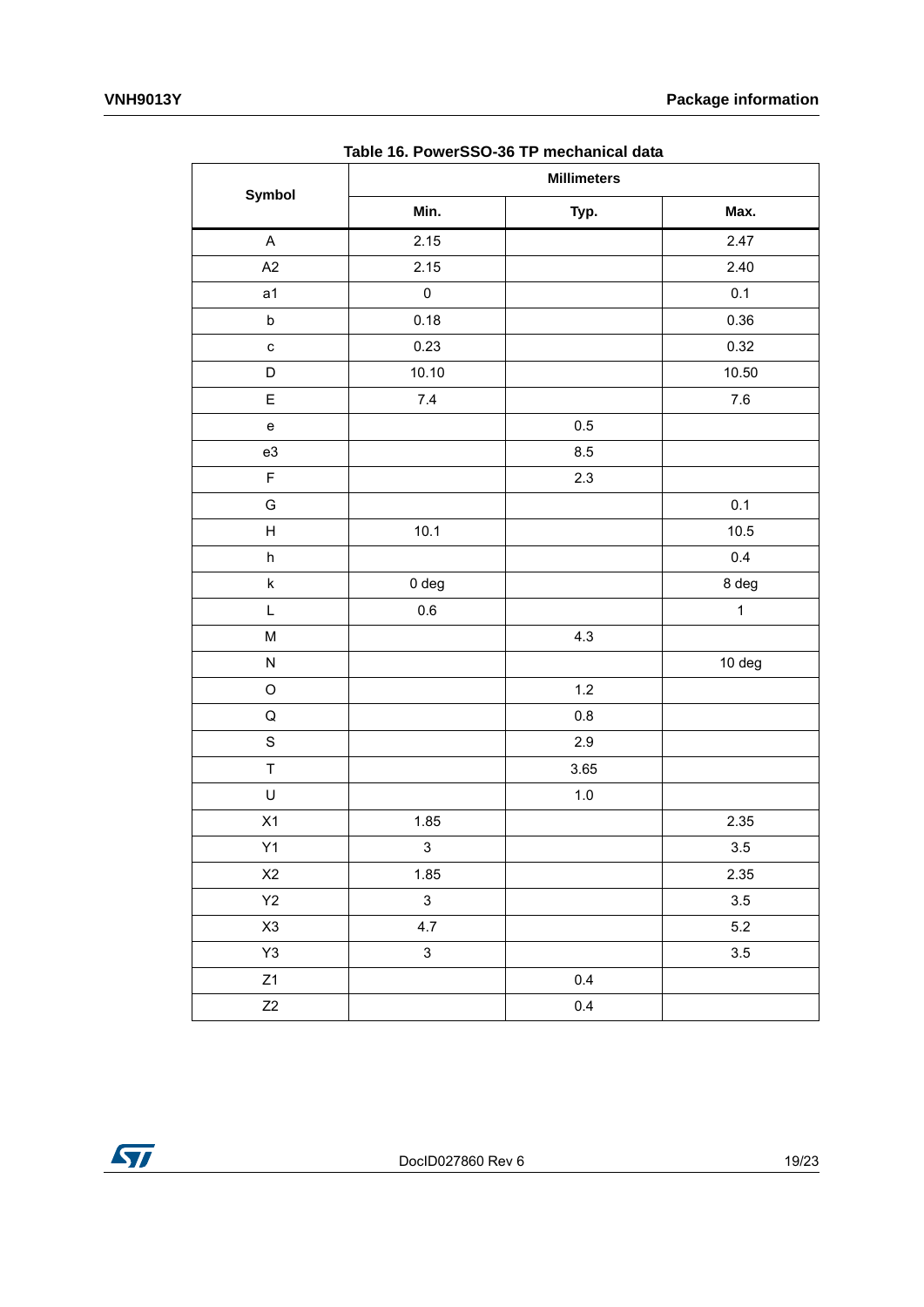### <span id="page-19-0"></span>**4.2 PowerSSO-36 TP packing information**

**Figure 14. PowerSSO-36 TP tube shipment (no suffix)**

<span id="page-19-1"></span>

<span id="page-19-2"></span>

#### **Figure 15. PowerSSO-36 TP tape and reel shipment (suffix "TR")**

20/[23](#page-22-0) DocID027860 Rev 6

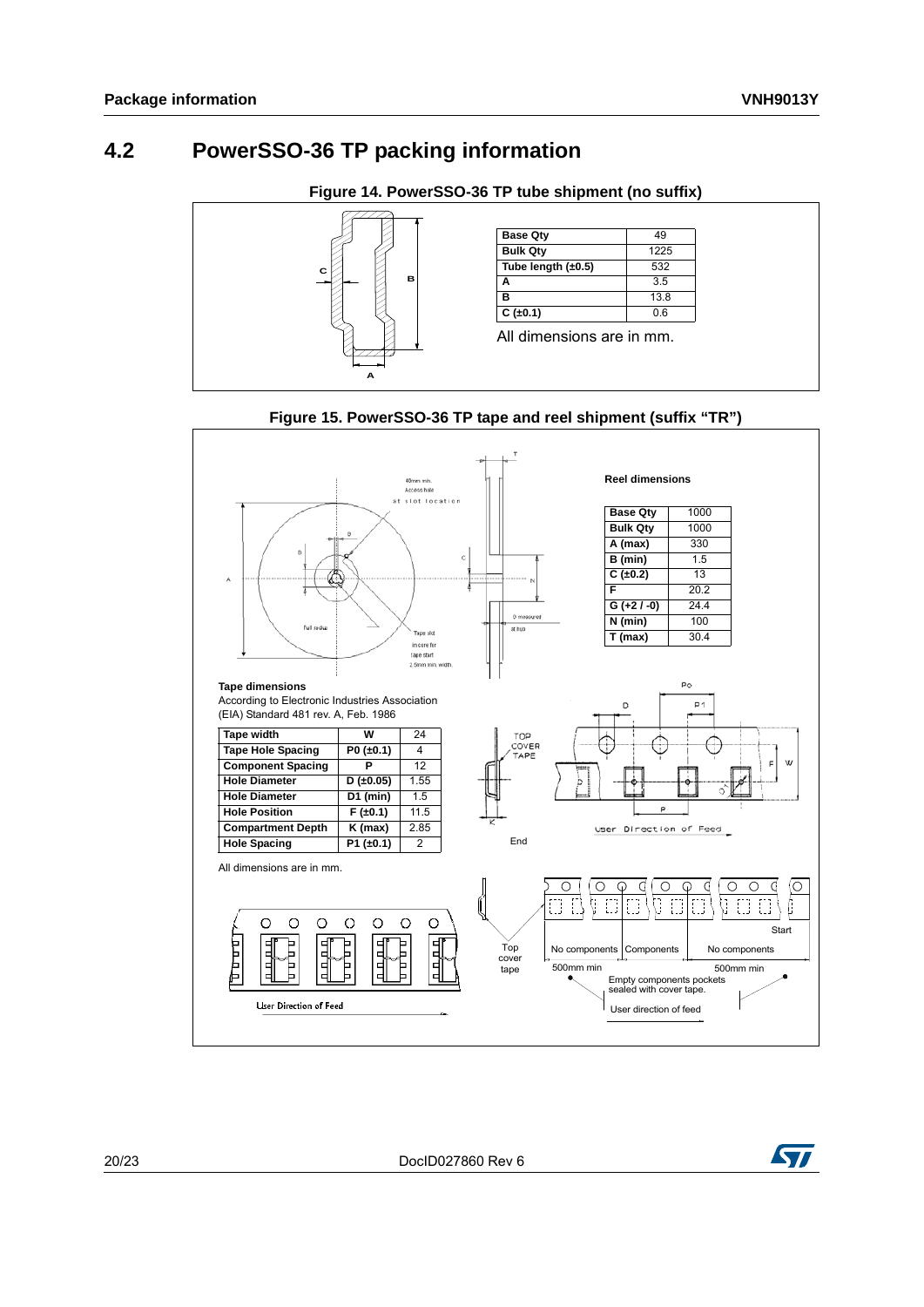### <span id="page-20-0"></span>**4.3 PowerSSO-36 marking information**

<span id="page-20-1"></span>

- *Note: Parts marked as "&" are not yet qualified and therefore not approved for use in production. ST is not responsible for any consequences resulting from such use. In no event will ST be liable for the customer using any of these engineering samples in production. ST's Quality department must be contacted prior to any decision to use these engineering samples to run a qualification activity.*
- *Note: Commercial Samples: fully qualified parts from ST standard production with no usage restrictions.*

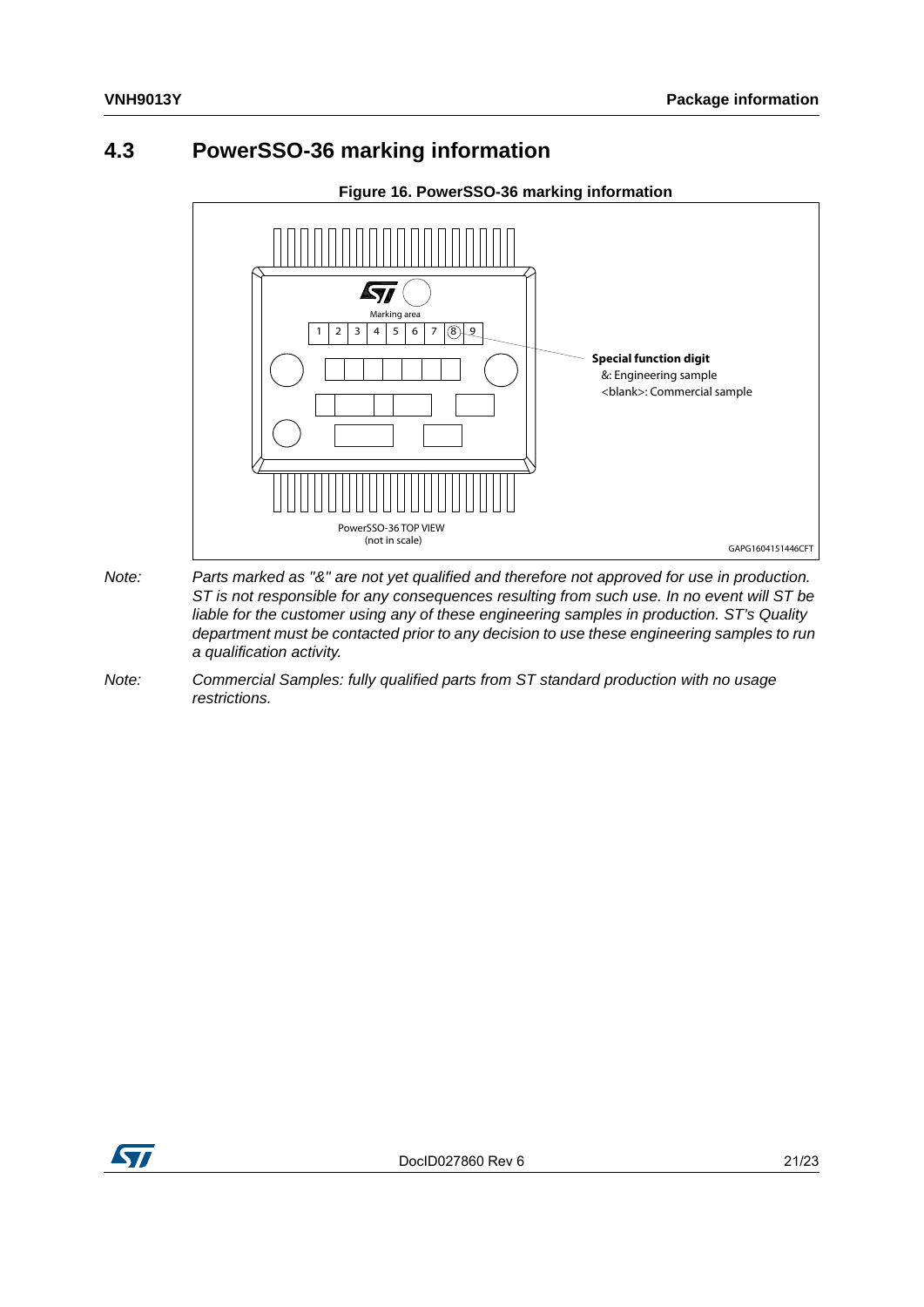## <span id="page-21-0"></span>**5 Revision history**

<span id="page-21-1"></span>

| <b>Date</b> | <b>Revision</b> | <b>Changes</b>                                                                                                                                                                                                                                                                                                                                 |
|-------------|-----------------|------------------------------------------------------------------------------------------------------------------------------------------------------------------------------------------------------------------------------------------------------------------------------------------------------------------------------------------------|
| 14-Oct-2015 | 1               | Initial release                                                                                                                                                                                                                                                                                                                                |
| 26-Apr-2016 | 2               | Updated following tables:<br>- Table 4: Power off<br>- Table 5: Power on<br>- Table 6: Dynamic<br>- Table 7: Gate resistance<br>- Table 8: Source drain diode<br>- Table 9: Switching on HSD<br>- Table 10: Switching on LSD<br>- Table 11: Switching off HSD<br>- Table 12: Switching off LSD<br>- Table 13: Thermal sensor                   |
| 20-Jun-2016 | 3               | Updated Table 3: Absolute maximum rating, Table 5: Power on,<br>Table 6: Dynamic, Table 7: Gate resistance, Table 8: Source drain<br>diode, Table 9: Switching on HSD, Table 10: Switching on LSD and<br>Table 13: Thermal sensor.<br>Document status changed from target to preliminary data.                                                 |
| 13-Jul-2016 | 4               | Updated Table 4: Power off                                                                                                                                                                                                                                                                                                                     |
| 28-Nov-2016 | 5               | Removed table thermal data on page 8.<br>Updated Section 4: Package information.<br>Added Section 3: Package and PCB thermal data.<br>Minor text changes.                                                                                                                                                                                      |
| 17-Jan-2017 | 6               | <b>Updated Features</b><br>Updated following tables:<br>- Table 3: Absolute maximum rating<br>- Table 6: Dynamic<br>- Table 7: Gate resistance<br>- Table 8: Source drain diode<br>- Table 9: Switching on HSD<br>- Table 10: Switching on LSD<br>- Table 11: Switching off HSD<br>- Table 12: Switching off LSD<br>- Table 13: Thermal sensor |

#### **Table 17. Document revision history**